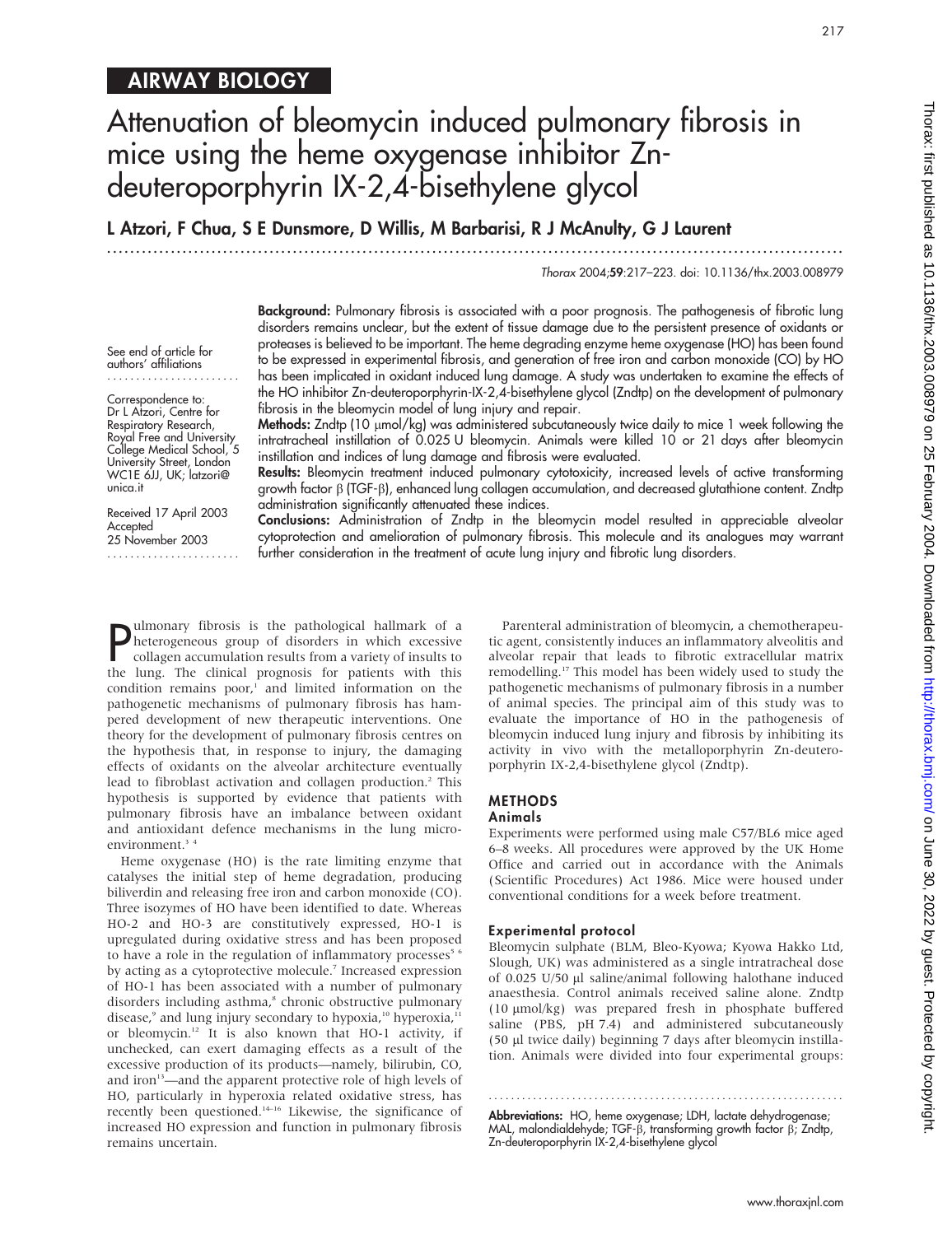(1) saline+vehicle, (2) BLM+vehicle, (3) saline+Zndtp, and (4) BLM+Zndtp.

In order to study the effects of Zndtp on alveolar injury and repair preceding fibrotic development, animals were killed 10 days after bleomycin instillation (that is, after 3 days of Zndtp exposure). To evaluate the morphological and biochemical indices of bleomycin induced pulmonary fibrosis, animals were killed 21 days after its instillation (14 days after initiation of Zndtp administration).

Groups of 4–11 animals were killed for biochemical and histological analyses on days 10 and 21 by a lethal injection of intraperitoneal pentobarbital followed by aortic exsanguination.

## Collagen measurement

Total lung collagen was determined by measuring the hydroxyproline content using reverse phase high performance liquid chromatography (HPLC) as previously described.<sup>18</sup> Briefly, powdered lung tissues were weighed and hydrolysed in 6 N hydrochloric acid at 110˚C for 16 hours. Hydrolysates were mixed with activated charcoal, filtered through a  $0.65$  µm mesh filter (Millipore, Watford, UK), and an aliquot was removed and dried under vacuum. Hydroxyproline was isolated chromatographically after pre-column derivatisation with 7-chloro-4-nitrobenz-oxo-1,3-diazole (Sigma, Poole, UK). The lung collagen content was calculated based on its hydroxyproline constitution (12.2% by weight) and the results were expressed as mg collagen per lung.18

## Histopathology

Lungs were fixed by intratracheal instillation of 4% paraformaldehyde in PBS at a constant pressure of 25 cm  $H_2O$ . The trachea was ligated and the lungs were excised en bloc and immersed in the same fixative. Following overnight sucrose immersion the lungs were dehydrated through a serial alcohol gradient and embedded in paraffin wax. Sections  $(5 \mu m)$  were mounted on glass slides, dewaxed in xylene, and rehydrated before staining with either haematoxylin-eosin or Masson's trichrome. Changes in the amount of extracellular matrix were assessed semi-quantitatively using an Olympus BX40 microscope and Zeiss KS300 Imaging Systems Software (Carl Zeiss Vision GmbH, Germany). Briefly, 20 random fields  $(x200$  magnification) were examined per section and five sections were assessed from each lung. Care was taken to match background light and colour intensity and to exclude excessively hypercellular areas. Collagenous matrix was identified by its distinct characteristics on Masson's staining.

#### Bronchoalveolar lavage

Bronchoalveolar lavage (BAL) was performed 10 days after bleomycin instillation. The trachea was cannulated and the distal lungs lavaged with six sequential aliquots of 400 µl ice cold sterile saline. A small  $(20 \mu l)$  aliquot of each sample was removed for leucocyte counts and the remaining BAL fluid was centrifuged for 10 minutes at 1500 rpm (4˚C). The total leucocyte count was used as one of several indices of bronchoalveolar inflammation during the acute phase of bleomycin induced damage. Cell free supernatants were kept at  $-70^{\circ}$ C until used.

#### Biochemical assays

BAL fluid was analysed for lactate dehydrogenase (LDH) content (CytoTox96 Non-Radioactive Cytotoxicity Assay; Promega, Madison, WI, USA), active transforming growth factor  $\beta$  (TGF- $\beta$ ) levels,<sup>19</sup> malondialdehyde (MDA, Lipid Peroxidation Colorimetric Assay; Oxford Biomedical Research, MI, USA), and bilirubin levels (Total Bilirubin Kit 552-A; Sigma Diagnostic, Poole, Dorset, UK). Measurement of total glutathione in lung tissue homogenates was performed as previously described.<sup>20</sup>

## Statistical analysis

Instat software (GraphPad Software, San Diego, CA, USA) was used to analyse the data. A two tailed Mann-Whitney-Wilcoxon test was used for non-parametric comparisons while analysis of variance (ANOVA) with post hoc analysis using the Tukey-Kramer test was used for parametric data. The results are presented as mean (SE) values. A p value of  $<$ 0.05 was considered statistically significant. For primary findings, 95% confidence intervals (95% CI) are also included. Confidence intervals for the mean differences between groups are shown for the primary findings.

#### RESULTS

Bleomycin instillation resulted in a greater loss in overall body weight than saline treatment, an effect that was not modulated by exposure to Zndtp. However, final mean body weights were not statistically different between bleomycin and saline instillation at the end of either the 10 or 21 day experiments. Bleomycin treatment was also associated with a higher mortality and non-significant increases in lung weight compared with saline treated controls. Zndtp exposure did not alter these parameters appreciably.

#### Assessment of fibrosis

#### Lung collagen content

Lung hydroxyproline content was determined as a biochemical index of parenchymal collagen accumulation. Figure 1 shows that intratracheal instillation of bleomycin induced a twofold increase in total lung collagen compared with saline treatment at 21 days (2.10 (0.26)  $v$  1.12 (0.12) mg/lung,  $p<0.001$ ; 95% CI 1.65 to  $-0.34$ ). Administration of Zndtp to bleomycin treated mice attenuated this increase by approximately 65% (1.45 (0.20)  $v$  2.10 (0.26) mg/lung, p<0.05; 95% CI 1.11 to 0.25), although levels remained higher than those in saline treated control mice. Zndtp had no effect on basal collagen levels in saline treated animals.

#### Histopathology

The extent of pulmonary fibrosis was also assessed histologically. 21 days after saline instillation, lungs of mice receiving either subcutaneous vehicle or Zndtp had a normal architecture (figs 2A and 2C). In contrast, lungs from animals



Figure 1 Lung collagen content measured by reverse phase high performance liquid chromatography 21 days after bleomycin or saline instillation (n = 11 animals in each treatment group). Veh = vehicle; Zndtp = Zn-deuteroporphyrin IX-2,4-bisethylene glycol.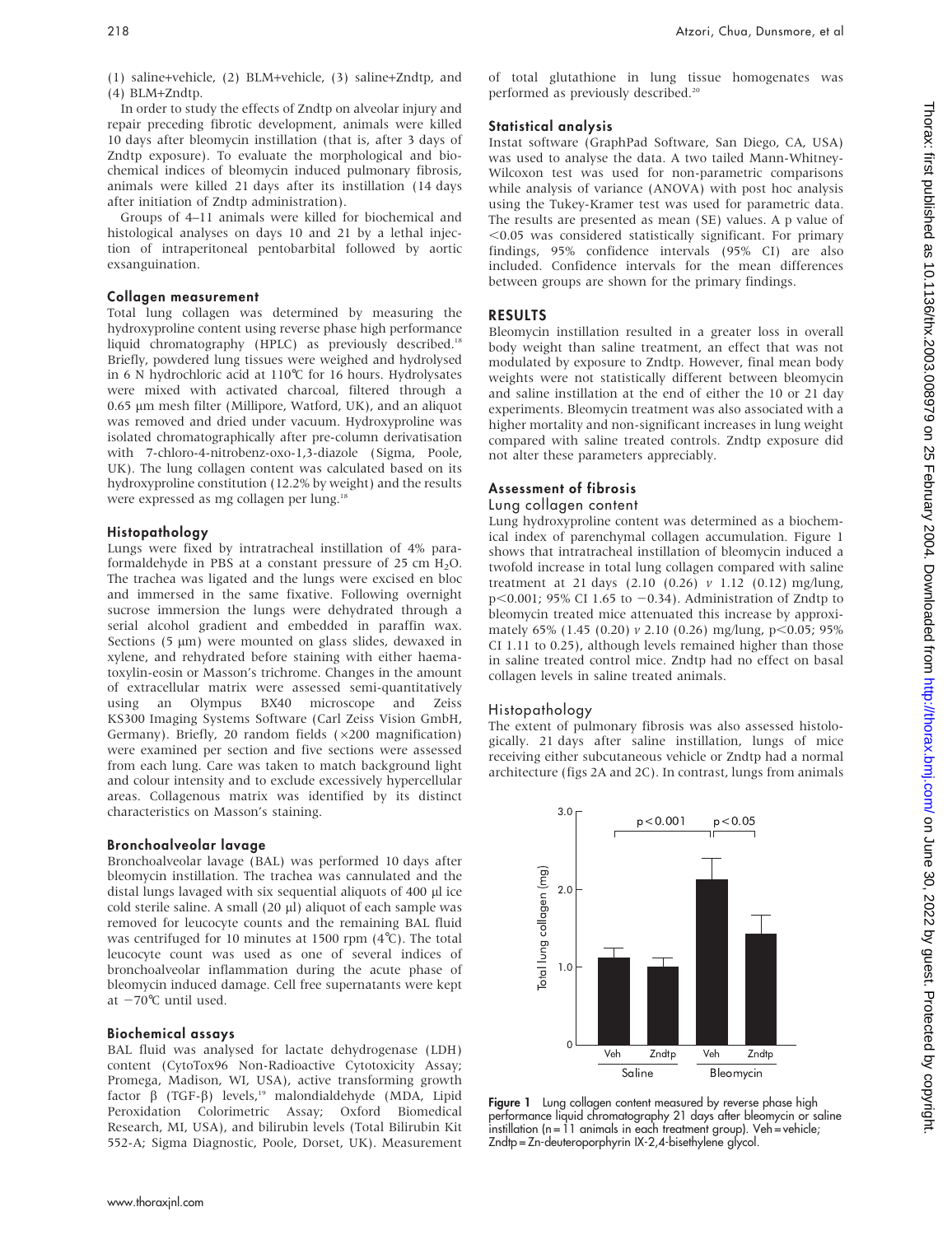treated with bleomycin showed a marked increase in the number of interstitial cells, some with a fibroblastic phenotype, as well as considerable increases in the amount of collagenous extracellular matrix (fig 2B). Zndtp attenuated the morphological changes induced by bleomycin as lungs of mice treated with both bleomycin and Zndtp had milder interstitial changes with fewer fibrotic areas (fig 2D). This observation was validated by semiquantitative morphometric analysis ((BLM+veh) v (saline+veh): 234 (28)% v 100 (6)%, p,0.005; (BLM+veh) v (BLM+Zndtp): 234 (28)% v 130 (8)%, p<0.05; fig 2E). Visual inspection did not reveal any gross differences in cellular inflammation between either of the bleomycin treated groups.

## BAL fluid analysis

#### Leucocyte numbers

Leucocytosis was prominent in BAL fluid 10 days after bleomycin instillation (fig 3). Total leucocyte numbers in bleomycin treated mice were higher than in corresponding saline treated controls  $((BLM+veh)$   $\nu$  (saline+veh): 3.46 (0.19) v 0.44 (0.31)  $\times$  10<sup>6</sup>/ml BAL fluid, p<0.001). The administration of Zndtp failed to prevent this leucocytosis ((BLM+Zndtp)  $v$  (saline+Zndtp): 3.99 (0.26)  $v$  0.37  $(0.03) \times 10^6$ /ml BAL fluid, p<0.001). Percentages of neutrophils, macrophages, and lymphocytes did not differ significantly between the different treatment groups (data not shown).



Figure 2 Representative photomicrographs of lung histology. (A) saline+veh, (B) bleomycin+veh, (C) saline+Zndtp, and (D) bleomycin+Zndtp 21 days after bleomycin or saline instillation. Sections were stained with Masson's trichrome. (E) Semiquantitative score of lung extracellular matrix content (n = 4 animals in each treatment group). Bar, 50 μm. Veh = vehicle; Zndtp = Zn-deuteroporphyrin IX-2,4-bisethylene glycol.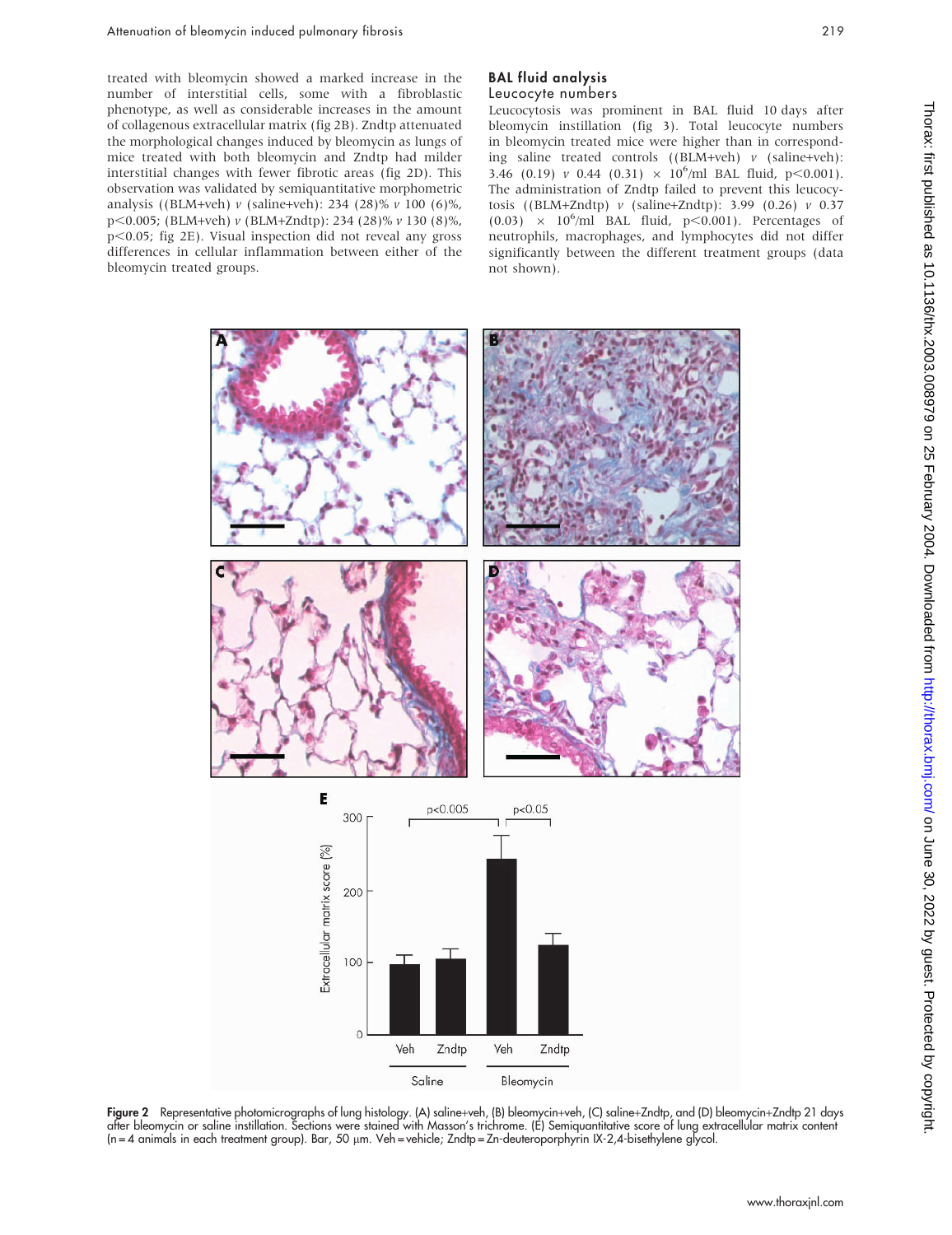

Figure 3 Total number of leucocytes in bronchoalveolar lavage (BAL) fluid preparations collected 10 days after the instillation of bleomycin or saline instillation ( $n = 4-8$  animals in each treatment group). Veh = vehicle; Zndtp = Zn-deuteroporphyrin IX-2,4-bisethylene glycol.

#### Total bilirubin

Analysis of bilirubin, a secondary product of HO mediated heme degradation, provides an indirect index for assessing HO enzyme activity. Total bilirubin in BAL fluid was measured to confirm the inhibitory effect of Zndtp on HO activity in our model. Figure 4 shows that, in the absence of Zndtp, bleomycin instillation increased the total BAL fluid bilirubin content by twofold compared with saline treated control animals (158.4 (17.9)  $\nu$  66.0 (9.1) µg/ml BAL fluid,  $p<0.001$ ). Animals in the BLM+Zndtp group had significantly lower bilirubin levels than those in the BLM+veh group ((100.7 (5.6)  $\nu$  158.4 (17.9)  $\mu$ g/ml BAL fluid, p<0.05), although these levels remained higher than those in either of the saline treated groups.

#### Lactate dehydrogenase (LDH)

Bleomycin instillation induced a significant increase in the levels of LDH recovered in BAL fluid  $(p<0.01$ , fig 5A).



Figure 4 Concentration of total bilirubin in bronchoalveolar lavage (BAL) fluid 10 days after bleomycin instillation ( $n = 4-8$  animals in each treatment group). Veh = vehicle; Zndtp = Zn-deuteroporphyrin IX-2,4 bisethylene glycol.

Administration of Zndtp reduced LDH in bleomycin treated animals ((BLM+Zndtp) v (BLM+veh): 0.048 (0.015) v 0.293 (0.098) relative absorbance units,  $p<0.01$ ) to levels comparable with saline treated controls. Zndtp also appeared to have a small effect on LDH levels in saline treated animals.

#### Malondialdehyde (MDA)

Malondialdehyde (MDA), a byproduct of the oxidation of polyunsaturated fatty acids, was measured as an index of oxidative stress induced lipid peroxidation. Figure 5B shows that levels of MDA were almost three times higher following bleomycin treatment than following saline instillation  $(288 \t (34)\% \t v 100 \t (21)\% \t from basal values, p<0.01).$ Administration of Zndtp significantly abrogated this increase ((BLM+Zndtp) v (BLM+veh): 178 (25)% v 288 (34)%, p<0.04). MDA levels in the BLM+Zndtp group were not significantly different from those in either of the saline treated control groups.



Figure 5 (A) Extracellular abundance of lactate dehydrogenase (LDH) and (B) malondialdehyde (MDA) concentration in the bronchoalveolar lavage (BAL) fluid 10 days after bleomycin instillation (n = 4–8 animals in each treatment group). Veh = vehicle; Zndtp = Zn-deuteroporphyrin IX-2,4-bisethylene glycol.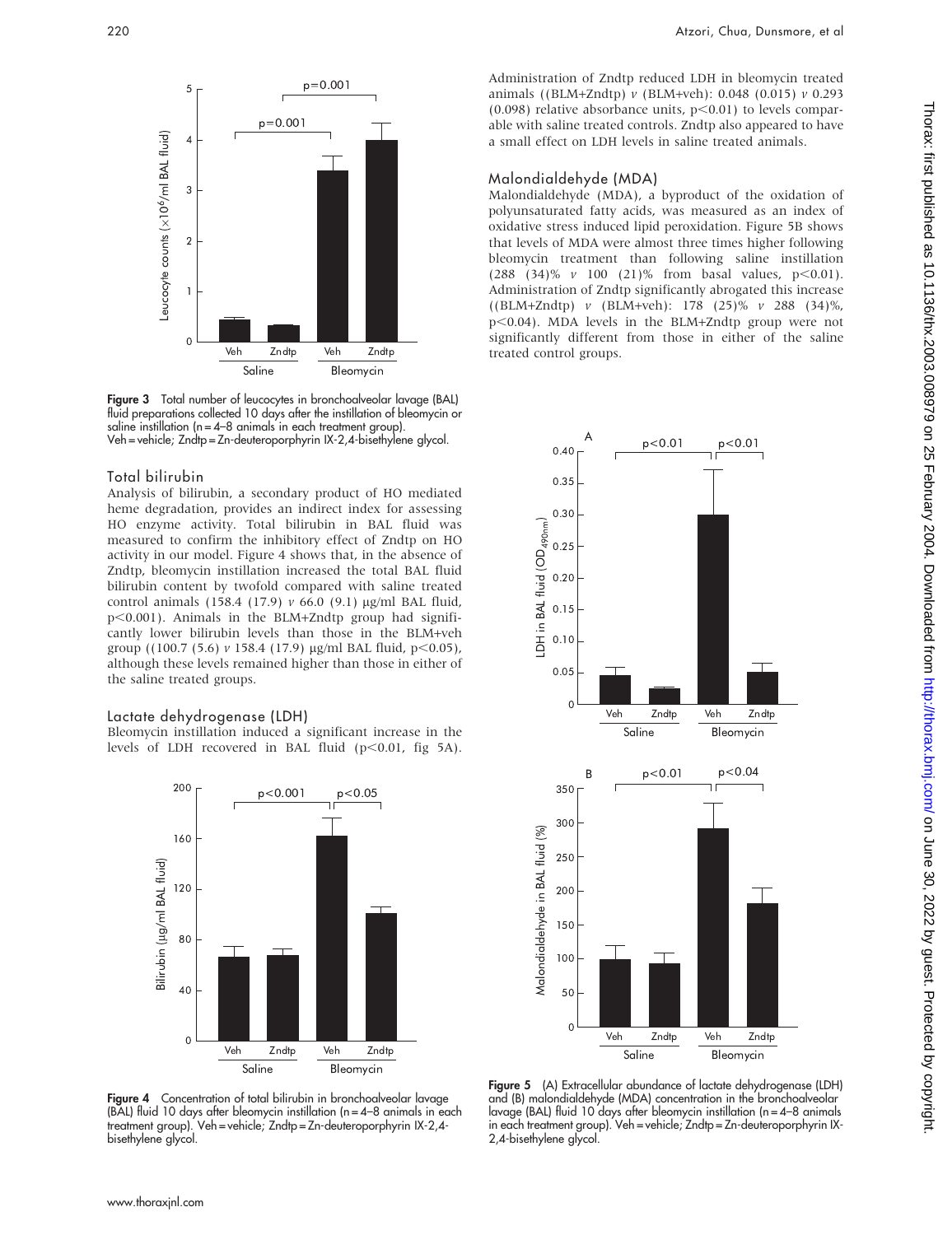#### Active TGF-B

Figure 6 shows that the highest levels of active TGF- $\beta$  in BAL fluid were measured in the BLM+veh group (0.35 (0.028) ng/ ml BAL fluid). Replacement of vehicle with Zndtp in bleomycin treated mice significantly reduced this rise in TGF- $\beta$  (0.28 (0.02) ng/ml BAL fluid, p<0.05). Levels of active  $TGF- $\beta$  in the saline treated controls receiving either vehicle or$ Zndtp did not differ from each other.

#### Lung tissue glutathione

Glutathione was measured as an indicator of the pulmonary antioxidant index. Figure 7 shows that, in the absence of Zndtp, the levels of total glutathione were halved in lung tissue from bleomycin treated mice compared with saline treated controls ((BLM+veh)  $\nu$  (saline+veh): 1.35 (0.28)  $\nu$ 2.93 (0.29)  $\mu$ g/mg lung, p<0.05; 95% CI 0.226 to 2.954). Administration of Zndtp preserved total glutathione levels and prevented their reduction ((BLM+Zndtp)  $\nu$  (BLM+veh): 2.52 (0.20)  $v$  1.35 (0.28) µg/mg lung, p<0.05; 95% CI1.175 to 1.643).

#### **DISCUSSION**

This study was undertaken to examine the potential role of HO in oxidative lung injury resulting from the administration of bleomycin. Using techniques of global gene analysis, Kaminski et al have previously shown that HO expression is strongly induced 14 days after the initiation of bleomycin induced lung injury.12 However, the pathogenetic role of HO in lung injury was not addressed. We therefore chose to start inhibition of HO 7 days after the intratracheal instillation of bleomycin. Our data indicate that administration of the metalloporphyrin Zndtp, a potent inhibitor of HO activity, significantly attenuates bleomycin induced lung damage and pulmonary fibrosis, as assessed biochemically and histologically. These data are consistent with the hypothesis that HO has a role in the pathways that regulate lung repair.

## Inhibition of bleomycin induced lung injury and fibrosis by Zndtp

#### Lung injury

The pathophysiology of bleomycin induced lung injury typically consists of two overlapping stages: an early inflammatory phase characterised by leucocyte infiltration and injury to alveolar epithelial cells, and a subsequent



Figure 6 Levels of active transforming growth factor  $\beta$  (TGF- $\beta$ ) in bronchoalveolar lavage (BAL) fluid 10 days after the intratracheal instillation of bleomycin ( $n = 4-8$  animals in each treatment group). Veh = vehicle; Zndtp = Zn-deuteroporphyrin IX-2,4-bisethylene glycol. fibroproliferative phase with matrix remodelling and fibrosis. Recent evidence suggests that aberrant epithelial-mesenchymal cell interactions might play a central role in the pathogenesis of fibrotic lung disease.<sup>21</sup> Damage to the alveolar epithelium may be induced by reactive oxygen species, proteases, or inflammatory mediators, resulting in aberrant tissue repair that culminates in fibrosis.

Zndtp appears to minimise alveolar cytotoxicity, as evidenced by decreased lipid peroxidation products and reduced levels of extracellular LDH. Despite these biochemical changes, Zndtp did not affect leucocyte accumulation in the alveolar space. This observation suggests that Zndtp can have effects independent of inhibition of inflammation and that inflammatory mechanisms may not play a dominant role in the pathological events preceding fibrotic development. Such a notion has been the subject of recent debate, particularly in relation to the pathogenesis of human pulmonary fibrosis.<sup>22</sup>

#### Lung fibrosis

These studies provide the first evidence that the HO inhibitor Zndtp can significantly reduce lung collagen accumulation induced by the fibrogenic agent bleomycin. This protective effect was achieved without affecting basal collagen levels and was accompanied by a parallel decrease in the extracellular matrix score assessed by semiquantitative image analysis of stained histological sections. Although small areas of interstitial thickening and mild fibrosis were present in lungs from Zndtp treated mice exposed to bleomycin, these abnormalities were minor compared with changes in the lungs of mice receiving bleomycin alone. In the latter, large portions of the lung parenchyma were almost completely obliterated by dense fibrotic tissue similar to lesions seen in patients with idiopathic pulmonary fibrosis.

#### Potential mechanisms of protection by Zndtp

A number of metalloporphyrins can both inhibit HO-1 activity and regulate HO-1 gene expression at the transcription level.23 Zndtp is regarded as the most potent inhibitor of HO activity.24 Evidence of HO inhibition in the current study was demonstrated by the finding of reduced bilirubin in the alveolar space of Zndtp treated mice receiving bleomycin. Interestingly, Zndtp had no effect on bilirubin levels in saline treated animals. One possible explanation may be that Zndtp



Figure 7 Levels of total glutathione in bronchoalveolar lavage (BAL) fluid 21 days after bleomycin instillation  $(n = 4-8)$  animals in each treatment group). Veh = vehicle; Zndtp = Zn-deuteroporphyrin IX-2,4 bisethylene glycol.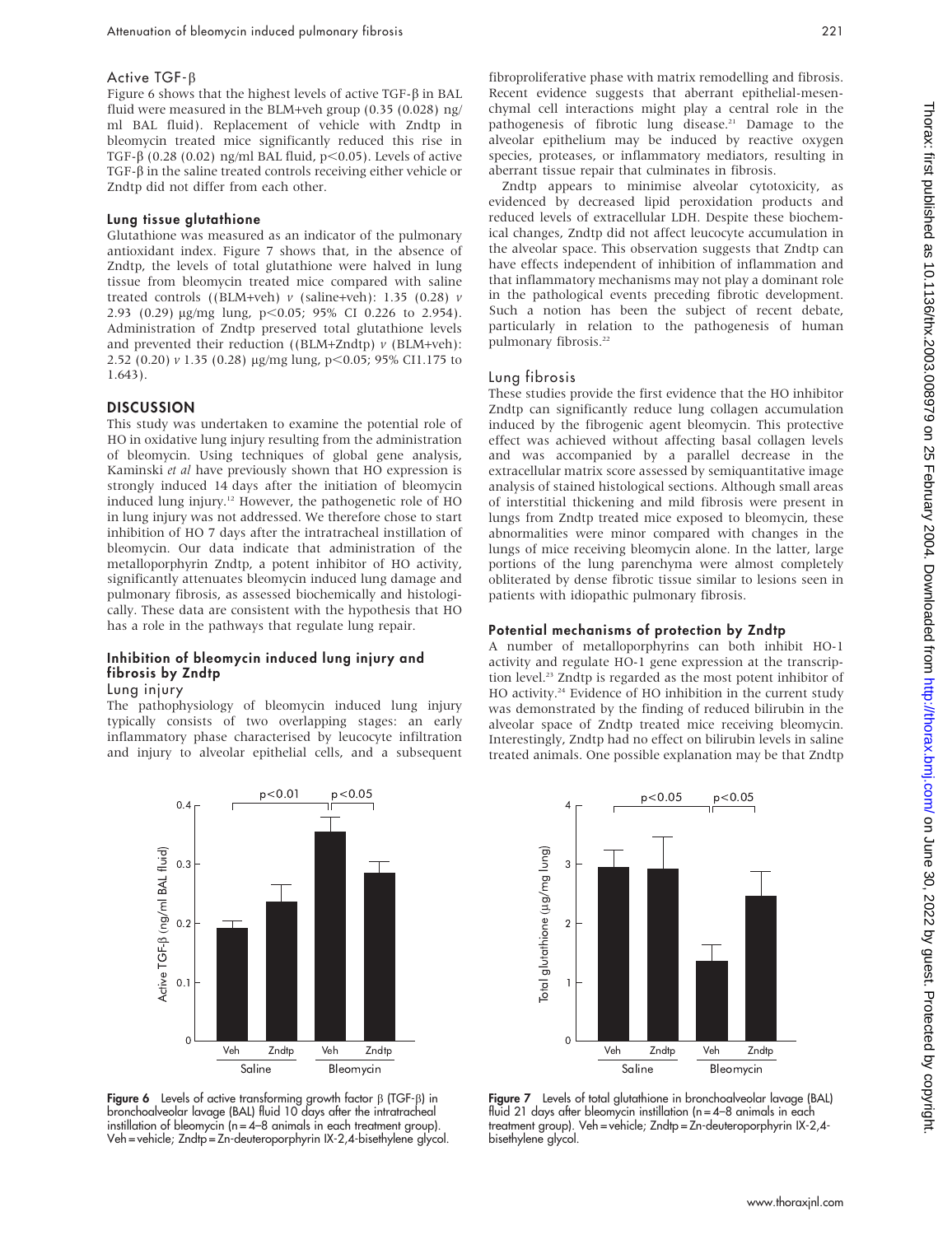selectively targets inducible HO-1, levels of which rise as a result of lung injury.

There are at least two possible explanations as to why Zndtp might protect against the detrimental effects of bleomycin on the lung. Firstly, inhibition of HO suppresses the generation of potentially cytotoxic heme derived end products. One of these (ferrous iron) is an essential co-factor in bleomycin induced DNA cleavage and can also promote the pro-oxidant effects of HO-1.15 Secondly, the antioxidant properties that are intrinsic to the metalloporphyrin itself may act to restore alveolar antioxidant integrity, thus promoting epithelial cell repair and limiting ongoing injury to this critical barrier. These two potential mechanisms are discussed further below.

## Reduced generation of heme derived products

Levels of tissue HO increase in response to oxidative injury. This increase is thought to protect against hyperoxic cellular injury in vitro<sup>12</sup> and in vivo.<sup>25</sup> In addition, HO mediated degradation of heme prevents the native substrate from exerting its own cytotoxic effects.7 It is becoming increasingly apparent that the role of HO-1 in tissue injury is complex and is determined by its local concentration and temporal prominence.<sup>8 15</sup> The products of heme catabolism may be harmful, as suggested by studies in which targeted overexpression of HO-1 in alveolar type II cells has been shown to increase the severity of hyperoxic lung injury.<sup>26</sup> Transpulmonary delivery and overexpression of the HO-1 gene in vivo has also been associated with increased tissue oxidative burden and lung injury.<sup>14</sup>

Tsuburai and colleagues have reported that adenovirus mediated transfection of HO-1 can attenuate the intensity of bleomycin induced pulmonary fibrosis.<sup>27</sup> However, their study differs from ours in that unequivocal HO-1 protein expression was induced before bleomycin treatment, with levels peaking approximately 1 week after the instillation of bleomycin. It is interesting to speculate that such early induction of HO-1 might selectively counteract the acute injurious effects of bleomycin, thereby impeding the development of subsequent fibroproliferation. It is likely that differences in the tissue concentration and temporal prominence of HO-1 are important to the different pathological outcome in our study and that of Tsuburai et al.<sup>27</sup> In our study Zndtp was given only after the initial inflammatory phase. This may account for the reduced fibrosis in both overexpression studies and our inhibitory study, suggesting that HO is cytoprotective in the early inflammatory phase and profibrotic in the later fibroproliferative phase of bleomycin induced lung toxicity. Furthermore, early expression of HO-1 in the study by Tsuburai and colleagues did not protect against pulmonary fibrosis induced by Fas-Fas ligand crosslinking, arguing for the existence of different molecular pathways governing tissue fibrosis.<sup>27</sup>

## Direct antioxidant effects

Bleomycin concomitantly binds metal ions and DNA, generating oxygen derived radicals that can directly cleave macromolecules, including DNA. Ferrous iron, generated by HO-1 mediated catabolism of heme, is a central co-factor in bleomycin induced DNA damage. Bleomycin also promotes the depletion of endogenous antioxidant defences, exacerbating oxidant mediated tissue injury. Consequently, strategies aimed at reducing oxidative stress have been successful in decreasing bleomycin induced lung injury and fibrosis induced by this agent.<sup>28</sup> In our study the ability of Zndtp to ameliorate lipid peroxidation and prevent depletion of lung glutathione stores suggests that its antifibrotic activity in the bleomycin model is mediated in part by its antioxidant properties.

It is now recognised that the effects of HO-1, both protective and deleterious, are likely to be cell specific. Alveolar type II cells have more robust antioxidant defences, partly by having increased glutathione reserves. Paradoxically, the higher concentrations of HO-1 in these cells may predispose them to HO-1 mediated injury. A number of in vivo studies have reported findings consistent with this line of thinking.14 26 Our findings of reduced cellular injury and enhanced antioxidant protection further suggest that the primary recipient of Zndtp mediated cytoprotection may be the alveolar type II cell. Metalloporphyrins have themselves been shown to ameliorate alveolar type II damage in bleomycin induced lung injury.<sup>29</sup>

Finally, our contention that the cytoprotection afforded by HO-1 inhibition most probably results from a combination of diminished generation of toxic heme metabolites and increased tissue antioxidant capacity is consistent with findings in HO-1 deficient mice<sup>16</sup> and transfected cells lacking HO-1 activity.<sup>30</sup>

## TGF-b as a common final mediator in bleomycin induced pulmonary fibrosis

 $TGF-\beta$  is the most potent fibrogenic mediator characterised to date, with a propensity for enhancing collagen gene expression and protein deposition.<sup>31</sup> Animal studies have also shown that inhibition of TGF- $\beta$  activity<sup>32</sup> or its signalling<sup>33</sup> can abrogate bleomycin induced pulmonary fibrosis. Furthermore, overexpression of endogenous TGF- $\beta$  is a strong stimulus for the induction of pulmonary fibrosis.<sup>34</sup> Our data show that Zndtp attenuates bleomycin induced increases in active TGF- $\beta$  levels. The pathogenetic link between TGF- $\beta$  and oxidative injury in pulmonary fibrosis is poorly understood. Nonetheless, increased alveolar epithelial sensitivity to oxidative stress, manifested in part by decreased antioxidant protection, is believed to be important.<sup>3</sup> More recently, the finding that TGF- $\beta$  mediated depletion of alveolar glutathione stores may promote acute lung injury has provided a possible link between TGF-b and impaired antioxidant mechanisms in the lung.<sup>35</sup> In reality, Zndtp most probably imparts its protective effects on tissue repair via different mechanisms, including the regulation of injurious mediator production and modulation of alveolar responses to oxidant stimuli.

In conclusion, this study shows that parenteral delivery of the HO metalloporphyrin inhibitor Zndtp limits the development of bleomycin induced pulmonary fibrosis. Its administration is associated with reduced lung cell damage, pulmonary pathology, collagen accumulation, and TGF-b activity. Our data suggest that altering pulmonary oxidant/ antioxidant imbalances by targeting HO-1 may be worthy of further investigation as we explore new approaches to the treatment of fibrotic lung disorders.

## ACKNOWLEDGEMENTS

The authors thank Steve Bottoms for technical assistance. This study was supported by the Wellcome Trust (programme grant 051154 and a short term travel grant awarded to LA).

#### Authors' affiliations .....................

F Chua, M Barbarisi, R J McAnulty, G J Laurent, Centre for Respiratory Research, Royal Free and University College London Medical School, London, UK

L Atzori, Department of Toxicology, University of Cagliari, Cagliari, Italy S E Dunsmore, Department of Pulmonary Medicine and Critical Care Medicine, Brigham and Women's Hospital, Boston, USA D Willis, Department of Pharmacology, University College London, London, UK

LA and FC contributed equally to the work.